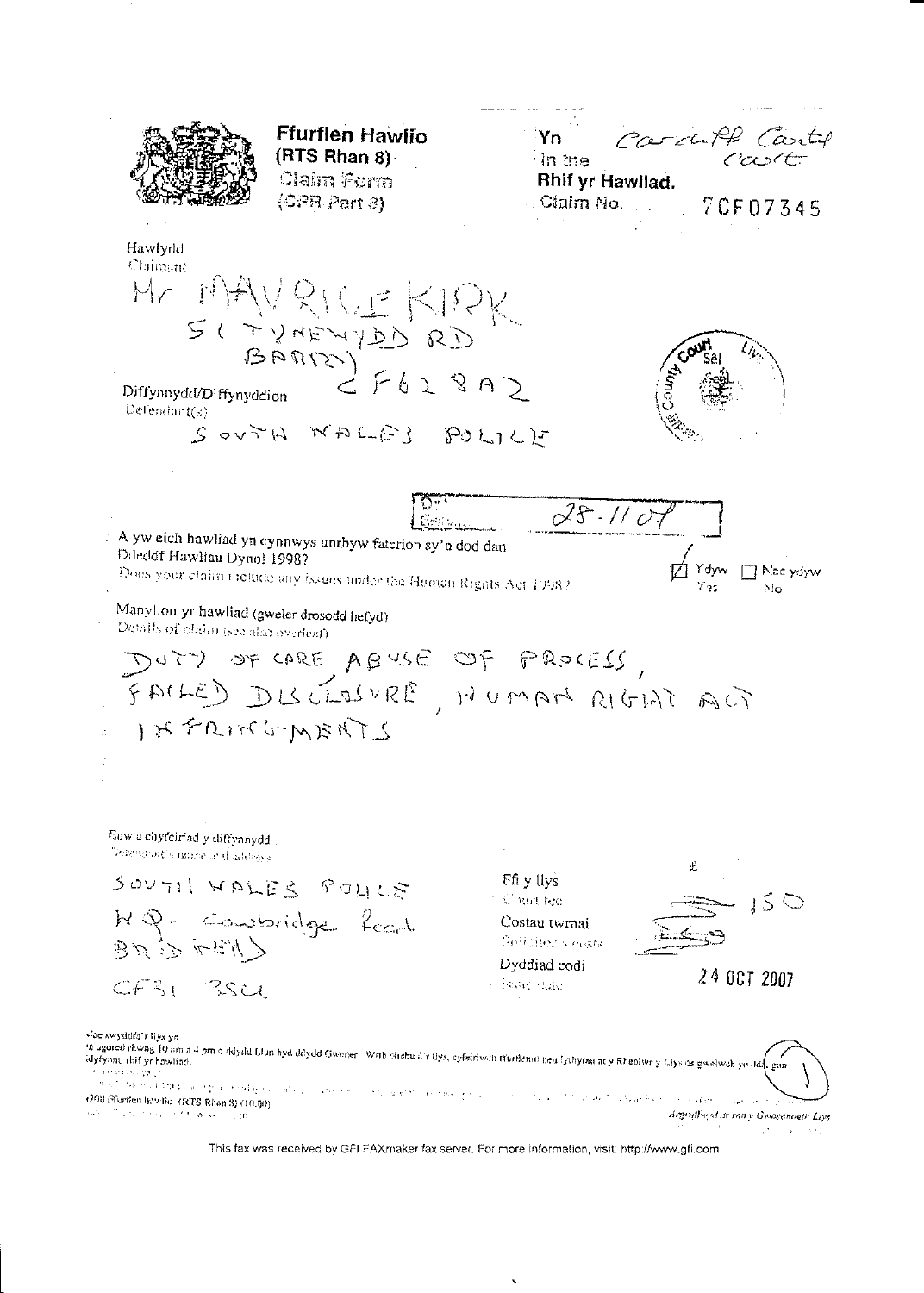|                                                                                   | $\mathbf{r}$ |
|-----------------------------------------------------------------------------------|--------------|
|                                                                                   |              |
| the control of the control of the control of<br><b>Contract Contract Contract</b> |              |
|                                                                                   |              |
| the same product of the same state of the same state of the same state of the     |              |

thif yr Hawliad. Claim No.

 $\sim 10^7$ 

### Manylion yr hawliad (parhad) Details of claim (continued)

ATTACHED

 $3380001$  PLUS SUBJEG TO SUBSEqUERT  $P13a 50$   $P143$ <br> $P13a$   $P145$ DISCLOSURE

Datganiad Gwirionedd

Statement of Taith.

\*(Credaf)(Cred yr Hawlydd) bod y ffeithiau a ddatgenir yma ym manylion yr hawliad yn wir. <sup>5</sup> (Ubelieve) (The Chiman-mationer) that the facts stated in these particulars of chain are true. \*Awdurdodir fi yn briodol gan yr hawlydd i lofnodi'r datganiad hwn.

...Phan-hav muborised by the alignment to sign data-strights of . MAVRICE RIPY Enw yn llawn Pull saure Enw ffyrm twrnai'r hawlydd Nome of claimant's sulicator's firm safie neu swydd a ddelir llofnodwyd (os llofnodir ar ran ffyrm neu gwmni)  $\epsilon$ signed Assignment of the second LLA GAMART \*(Hawlydd)(Cyfaill cyfreitha)(Twrnai'r Hawlydd) .<br>Tragedina no buhaif of firm or commonly? 76 (Belangs al Lagaret Alexandric Charmaches Solicitory \*dileer fel sydd yn briodol  $\tilde{e}_1\tilde{h}\tilde{g}_1\tilde{g}_1\tilde{g}_2\tilde{g}_2\tilde{g}_3\tilde{g}_4\tilde{g}_5\tilde{g}_6\tilde{g}_7\tilde{g}_8\tilde{g}_9\tilde{g}_9\tilde{g}_9\tilde{g}_9\tilde{g}_9\tilde{g}_9$ Cyfeiriad yr hawlydd neu dwrnai'r hawlydd, lle y dylid anfon dogfennau, os yw'n wahanol i'r cyfeirind drosodd. Os ydych yn barod i dderbyn cyflwyniad trwy DX. ffacs neu e-bost, rhowch y manylion os gwelwch yn dda. 四两头就好 医脑块状部位的外部的 The property of the consent that is a first consent to the con-المعامل والمنافذ in All La complet situació forma any color de l'electronic<br>La taxonomie de la final de la color de la color de la その人 めちみん 子を見える家

This fax was received by GFI FAXmaker fax server. For more information, visit: http://www.gfi.com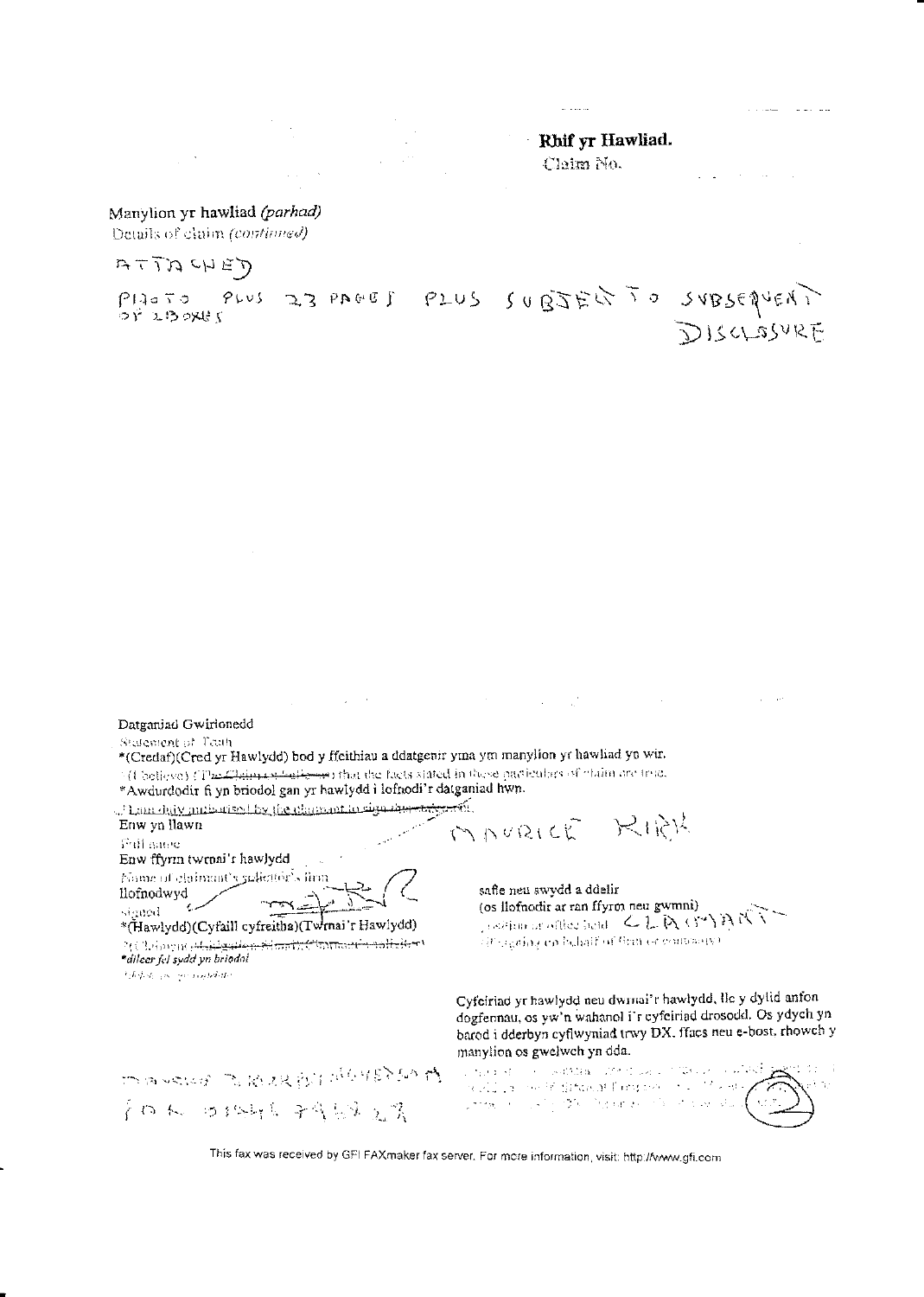$3751/2007$  $|0\rangle$ PAO ADMIN WURT CSU 51/2002

 $22$   $1000$ RECENT PHOTO OF REMAINING 2BOXES OF ALL MRMANALE KIRK'S COVRT ALTIONS IN CARDIFF JUSTICE CENTRE.

BEFORE MA KIRKISTLES WERE SEMI OUT PODOVNE COUNTRY BY HUCS TIDERE WERE 5 BOXES

 $\frac{1}{\sqrt{2\pi}}$ 

roation to very of blashor CUSTOMER SERVICE VNIT PESONTH WALES POLICE

This fax was received by GFI FAXmaker fax server. For more information, visit: http://www.gfi.com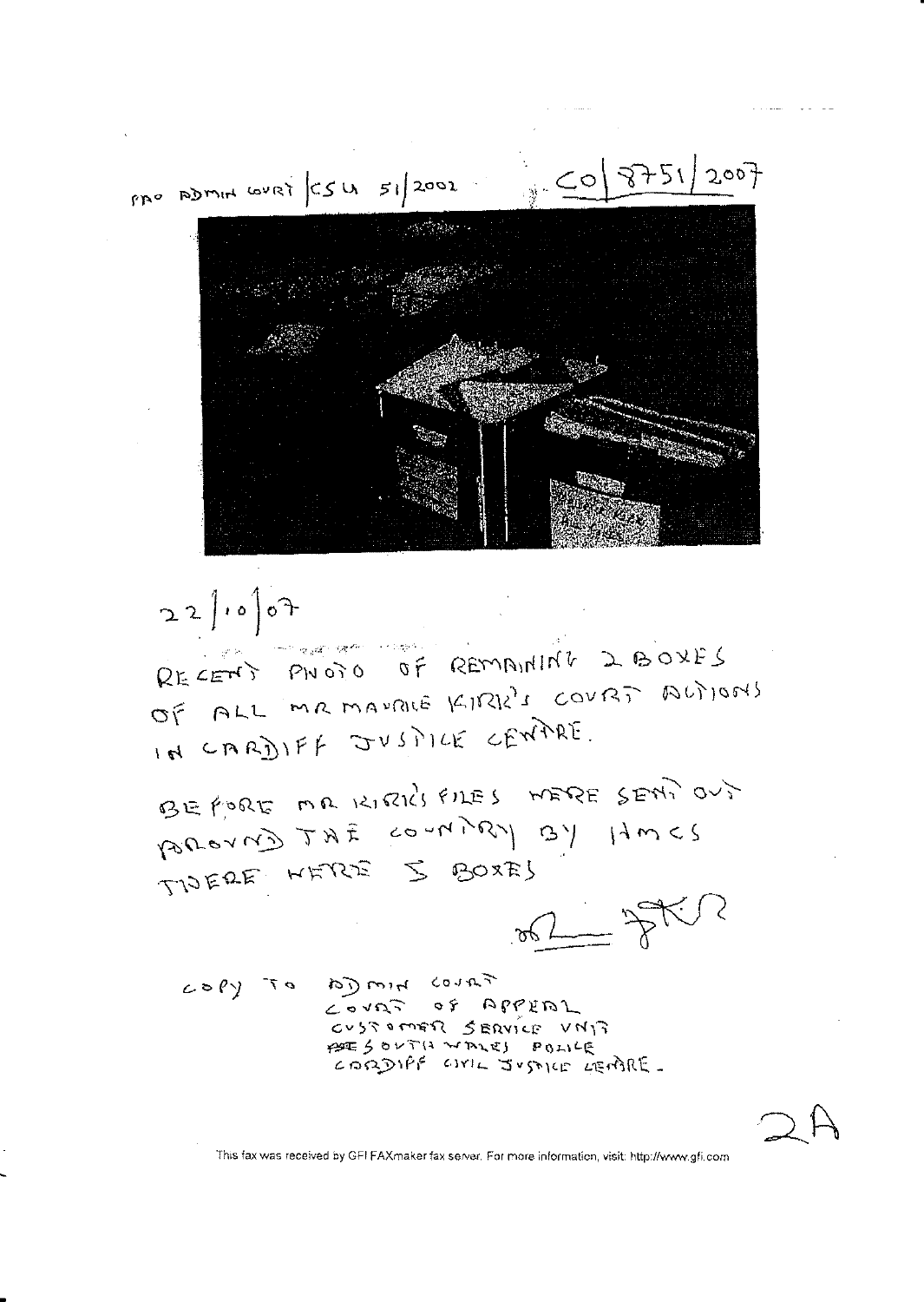# In The Cardiff County Court Case No.

**Between** 

Maurice Kirk

Claimant

## And

## South Wales ConstabularY

Defendant

## Particulars of Claim

### "Delay is the deadliest form of denial"

Delay in lodging this substantive claim against the Defendant was by mutual agreement of parties due to matters arising from the Claimant's right to have a Trial by Jury for the Actions, BS614159 CF101741 & CF20414 over the similar time period.

Failed 'disclosure' by both the Defendant and the Royal College of Veterinary Surgeons, contrary to courl orders, delay by HM Court Service to process current actions, interference by Crown Prosecution Service, HM Attorney General, Mr Justice Andrew collins and others either to hand down an Extended civil Restraint order or obtain a Vexatious Litigant Order, clearly to protect the Defendant, all done without the Claimant's prior knowledge has contravened his rights under the European Convention ot Human Rights and Fundamental Freedoms and the 1998 Human Rights Act.

In 2001 the Claimant instructed solicitors for this Action to include matters not already incorporated in the 3 current actions (numerous false imprisonments and malicious prosecutions) lodged by the Claimant against the same Defendant as most were not all eiigible for Trial by Jury.

The Claimant applies for leave to amend these particulars with up to 20 further incidents following proper 'disclosure' by the Defendant it having been sought by the Claimant for over the past 10 years'

The Defendants have a duty and power to stop and arrest any person that they may reasonably suspect as having committed a criminal offence

Further, the Defendants as a police authority have a duty and obligation to fully and diligently investigate any complaint from the general public in respect of any criminal offence.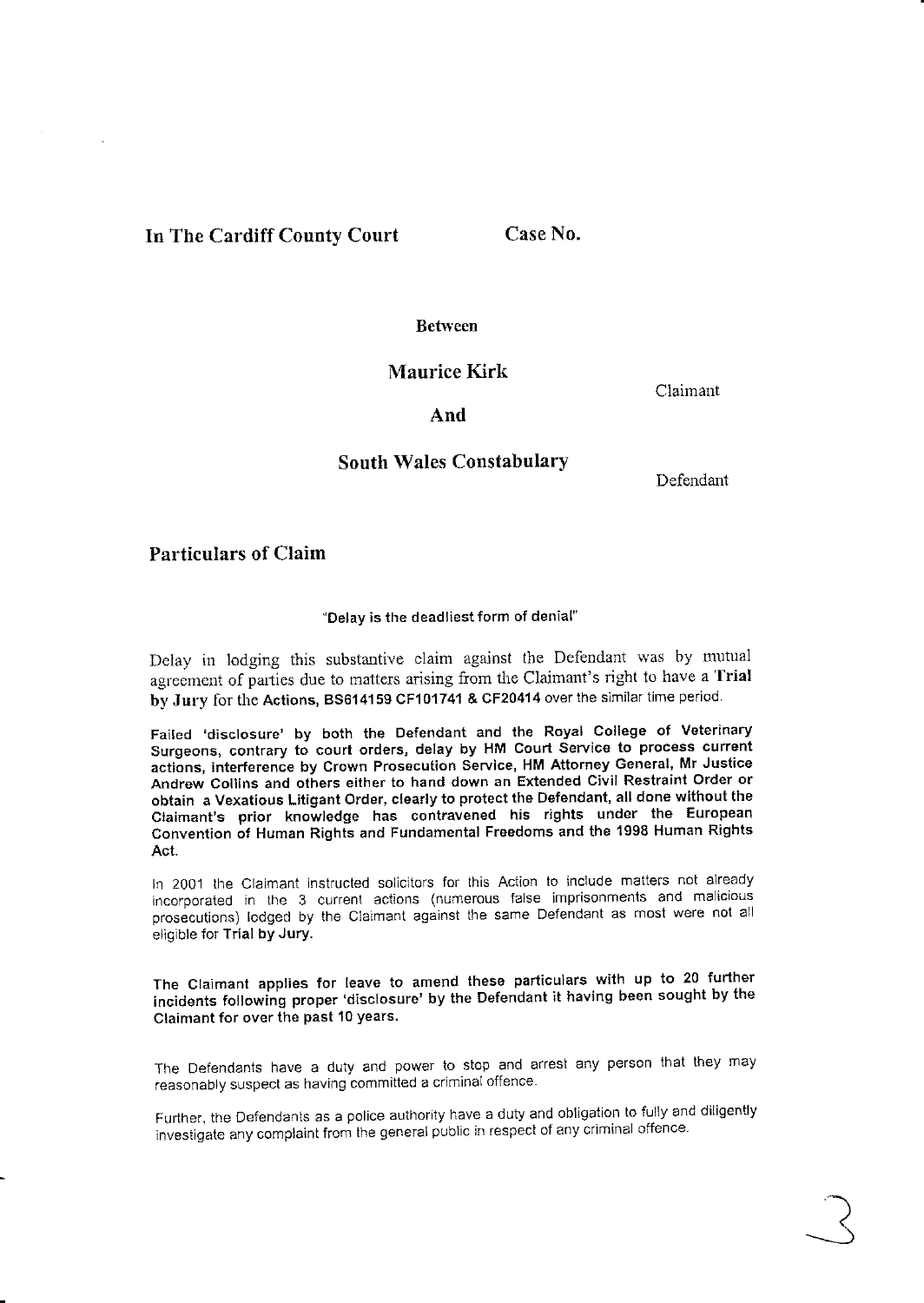Further or in the alternative, the Defendants have a duty and obligation as bailees to use their best endeavours to protect any property which comes into their control and in particular to protect any stolen property to ensure that it is not damaged or vulnerable to further theft.

Further or in the further alternative, the Defendants, once their investigations are concluded, have a duty io provide to the injured party relevant information concerning the results of such investigalions includjng, in particular, the identity of any person suspected of having caused wrong to the injured party.

The siatutory andlor common duties and obligations herein mentioned are owed by the Defendants to the Claimant as the person directly affected and or wronged and they are negligent breach of those duties and obligations or have assaulted him and/or have committed irespass to his person or property and the Clajmant has suffered loss and damage.

#### **Particulars**

The Defendants failed in their duty to properly, if at all, investigate and/or apprehend the perpetrators of crime.

The Defendants failed to prevent or limit loss for the Claimant.

Any one of the 100 or so incidents cited below, taken either in conjunction with the 40 or so incidents already in current Case numbers 85614159, Cf101741 & CF20414 (eligible for jury trial) or not indicate malice and/or a failure of duty of care by the Defendant.

> 1. In '1993 at 52 Tynewydd Road, Barry, the property of the claimant, persons known to the Defendant occupied part of the premises without permission. The garage of the said premises contained a WW2 US Army aircraft, a Piper Cub and spares exceeding a value of €15,000. Also veierinary memorabilia, <sup>a</sup> collection by 2 generations of the claimant's family, with value exceeding £11,000.

The above property was destroyed by fire and the squalters boasted about ii. The Plaintiff was interrogated at the police station being accused of arson for financial gain. The aircraft and main contents of the garage were uninsured. The Claimant suffered loss due to Defendant conduct.

- 2. On 30<sup>th</sup> June 1993 the Claimant's Barry property was burgled and suffered criminal damage The Claimant suffered loss due to the conduct of the Defendant.
- 3. On 10<sup>th</sup> Feb 1994 the Claimant's motor vehicle suffered damage, exceeding £700, leaving the road to avoid an accident caused by the excessive speed of another vehicle. The Defendant refused to divulge particulars of any of the drivers of the cars that sustained substantial damage and serious injury. The Claimant suffered loss due to the conduct of the Defendant.
- 4. On the 13<sup>th</sup> June 1994 the police falsified evidence before Barry Magistrates relating to the plaintiff driving around a roundabout, adjacent to Barry Police Station, South Wales.

Further, the plaintiff was convicted for 'driving without due care and attention' as he caused an imaginary car to 'siop' before entering lhe roundabout while the defendants' veterinary ambulance was parked due to a uniformed police officer's direction.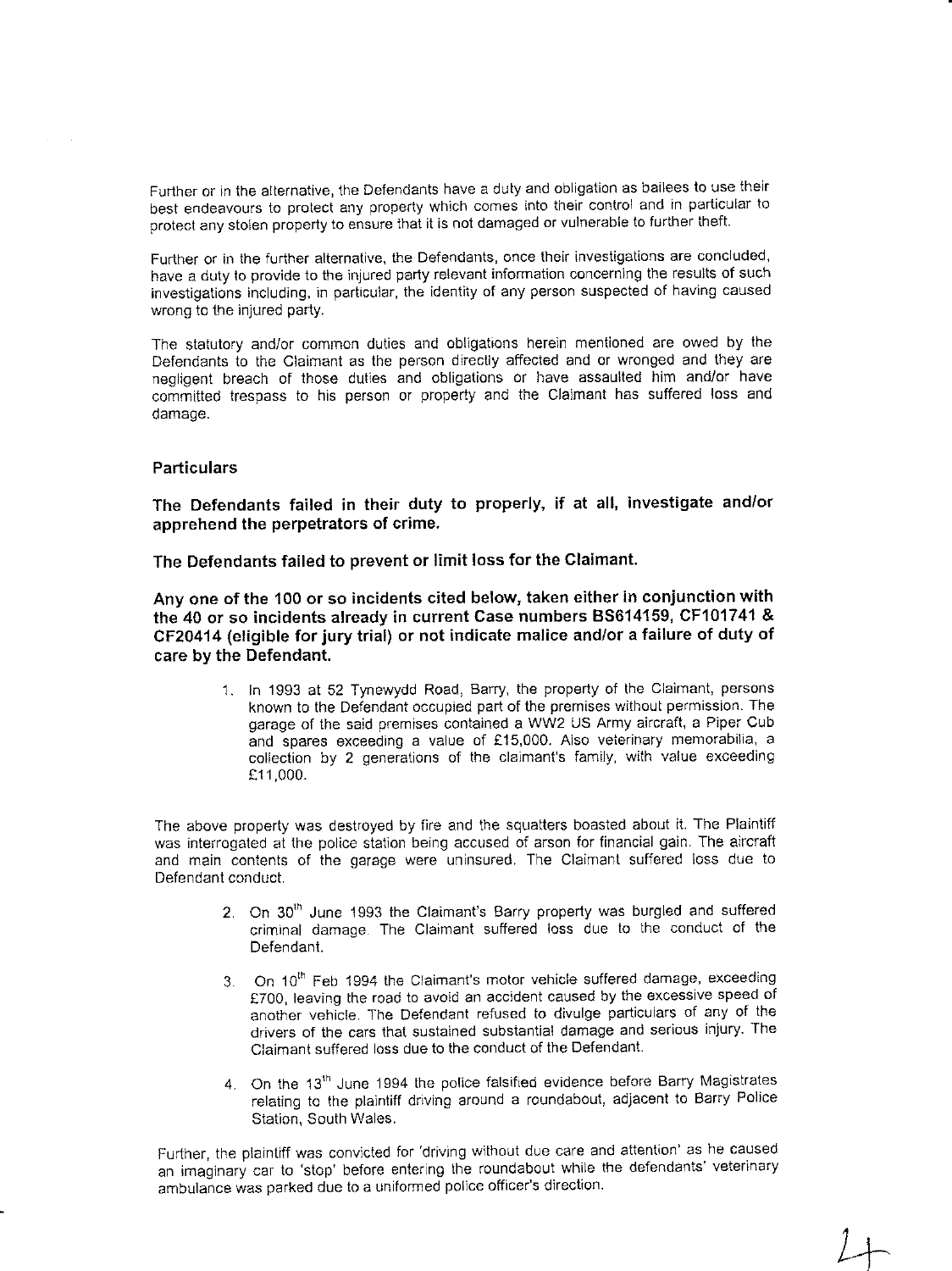The Defendant knew the plaintiff had suffered a motorcycle accident and was in hospital on the day of the Magistrates hearing which was heard in his absence despite the Defendant knowing the Claimant was in Bridgend Hospital casualty unit that morning and unfit to attend.

ln 2002 before the Royal College of Veterinary College (RCVS) court evidence was heard from the Defendant that the Plaintiff's veterinary Ambulance never exceeded 4 mph on that roundabout with no other traffic on the 4 lane roundabout at any of the time except police cars. lots of oolice cars.

There was no car required to stop due to the claimant's alleged 'careless driving'. The police officer ofiginally giving that evidence was not at the scene at the time of the alleged offence.

The Royal College of Veterinary Surgeons ruled on the 29<sup>th</sup> May 2002 the conviction of 'driving without due care and attention' rendered the Claimant to be 'unfit to practice veteriiary sufgery and was struck off for life. The Claimant suffered loss due to defendant's conduct.

- 5. On 10<sup>th</sup> Feb 1994 the Claimant's motor vehicle suffered damage, exceeding £700, leaving the road to avoid an accident caused by the excessive speed of another vehicle. The Defendant refused to divulge particulars of any of the drivers of the cars that sustained substantial damage and serious injury. The Claimant suffered loss due to the conducl of ihe Defendanl
- 6. Between 1994 and 30<sup>th</sup> August 1995 the Claimant's surgery in Llantwit Major was burgled 3 times the crime reported to the Defendant. In Crown Court on the 22<sup>nd</sup> March 1996 the Defendant on oath denied the surgery had been burgled during the period quoted above. The plaintiff was convicted of 'allowing' cllnical waste from lhe said premises to be found elsewhere with costs incurred to the Claimant exceeding £8000.

The Defendant was aware the Rcvs and judge knew ihe fact that the only other veterinary practice in lhe town possibly liable had submilted a false veterinary certificate to the prosecution and the principle had given appropriate evidence in order not to be subject to the same possible prosecution. A small black bag containing clinical waste had been found with some 50 others of unlawful household waste on the edge of the town car park.

The Royal College of Veterinary Surgeons ruled on the 29<sup>th</sup> May 2002 the conviction of 'failing to prevent the deposit of controlled waste' rendered the Claimant to be 'unfit to practice veterinary surgery and was struck off for life. The Claimant suffered loss due to the conduct of the Defendant.

- 7. In 1995 the Claimant's motorcycle was stolen out side his surgery in Barry' Claimant suffered loss due lo the Defendants'conducl
- 8. On 8<sup>th</sup> June 1995 the claimant's Cardiff surgery was burgled with criminal damage. Claimant suffered loss due to the Defendants' conduct.
- 9, In 1995 the Defendani received a complaint from the Claimant of criminal damage and theft of property exceeding £2000 by a previous occupier of the property, 52, Tynewydd Road, Barry. A thief was also caught red handed by the Claimant in the property but instead he was fined £500 for 'common assault' the conviction only obtained by periury committed by the Defendant.

r

-)

The Royal College of Veterinary Surgeons ruled on the  $29<sup>th</sup>$  May 2002 the conviction of The Royal College of Veterinary Surgeons fulled on the 23 may 2002 the common assault rendered the Claimant to be 'unfit to practice veterinary surgery' and was struck off for life. The Claimant suffered loss due to the Defendant's conduct

In 1995 the Claimants' veterinary ambulance was stolen in Barry and later found a few streets away by ihe Defendants. They were asked to immobllise it or prolect it while the Plaintiff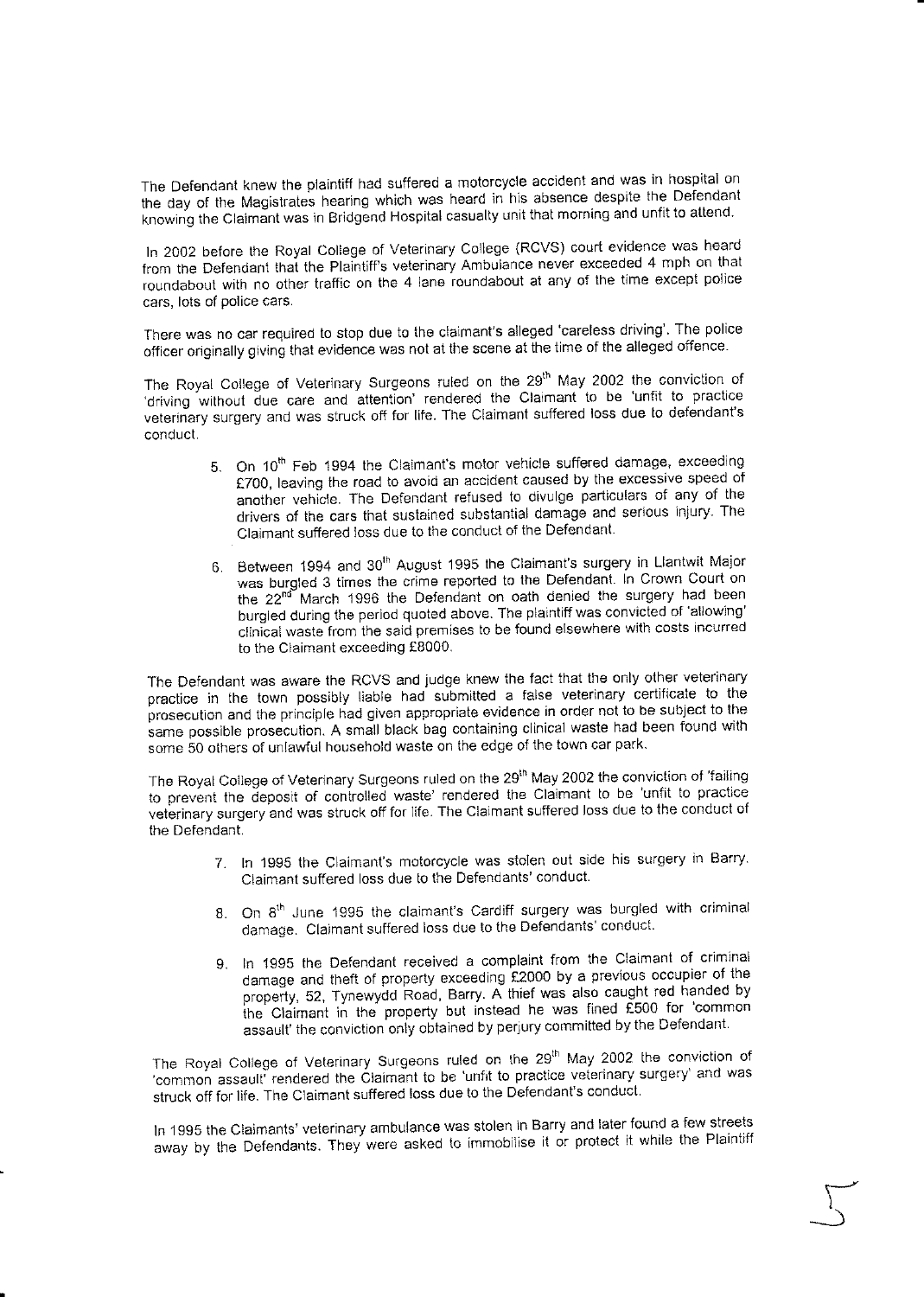arranged immediate collection. The Claimant suffered total loss due to the Defendant's conduct.

- 10. On 14<sup>th</sup> September 1995 the Claimant was assaulted and had his premises severely damaged by fire by persons known to the Oefendants The plainiiff entered the premises and fought the flames alone with 2 fire extinguishers neither of which appeared to function. Examination of the appliances later revealed they were both faulty missing internal mechanism. The Defendant refused to investigate a complaint on those who supplied the fire extinguishers. The Claimant suffered loss due to the Defendant's conduct.
- 11. On 3<sup>rd</sup> May 1996 the Claimant's stolen motor vehicle was found in a police car park. Defendant refused to reveal the circumstances Claimant suffered loss due to the Claimants conduct.
- 12. On or around 1996 the Claimants' surgery in Bafry was burgled using a JCB excavator. The burglars were caught by the Claimant. The Claimant suffered loss due to the Defendant's conduct.
- 13. On the 17<sup>th</sup> October 1997 the Defendants watched and did nothing as drunken youths threatened assault and criminal damage on the Plaintiff and his property. The Claimant, at around midnight, was attempting to attend to an emergency in a marked veterinary ambulance only to have the windscreen smashed and serious damage done to the body work The claimant suffered loss due to the Claimants conduct.
- 14. ln January 1998 the claimant caught a burglar in his Barry premises The claimant suffered loss due to the Defendant's conduct.
- 15. On 1<sup>st</sup> April 1998 the Claimant's Llantwit Major Surgery was again burgled and the claimant sufiered loss due to ihe defendant's conduct
- 16. On 1st June 1999 in the Cardiff Crown Court, during an Abuse of Process Application by the Plaintiff, the Crown Prosecution Service lawyer, Ms Jackie Seals, commilted perjury in that she deliberately lied on matters relating to <sup>a</sup> purported 'Breach of the Peace' allegation committed by the Plaintiff at the Vale of Glamorgan Agricultural Show where the Claimant had been on duty.

Prosecution documents were falsified and presented before the Cardiff Crown Court and custody records shredded. The Defendants fabricated new charges monihs later, held back these new charges even when the Claimant attended court on a summons not indicating its purpose.

The Claimant was only ever handed the court copies of summonses by the clerk of the justices and the trial proceeded immediately with the Defendant being refused an adjournment as is the custom here.

The Breach of the Peace allegation was removed from the list at lunch time following the clerk of the couri warning the prosecution thai if the Claimant refused to be'bound over' the Claimant would have to go to prison. The Claimant suffered imprisonment and loss exceeding £20,000 due to the Defendant's conduct.

- 16 1<sup>st</sup> June 1999 in the Cardiff Crown Court the Plaintiff was again assaulted by<br>16 The Plant Late the consective price of South Wales Police inspector, in the presence of Howard Davies, recently retired South Wales Police inspector, in the presence of the Defendants. The Claimant suffered personal injury and loss due to the Defendant's conduct.
- 17 11<sup>th</sup> June 1998 by way of correspondence to the Claimant's Member of Parliament it was admitted by the Defendant, in writing, that neither the Civil Aviation Authority nor the Defendants could pursue prosecutions against a Mr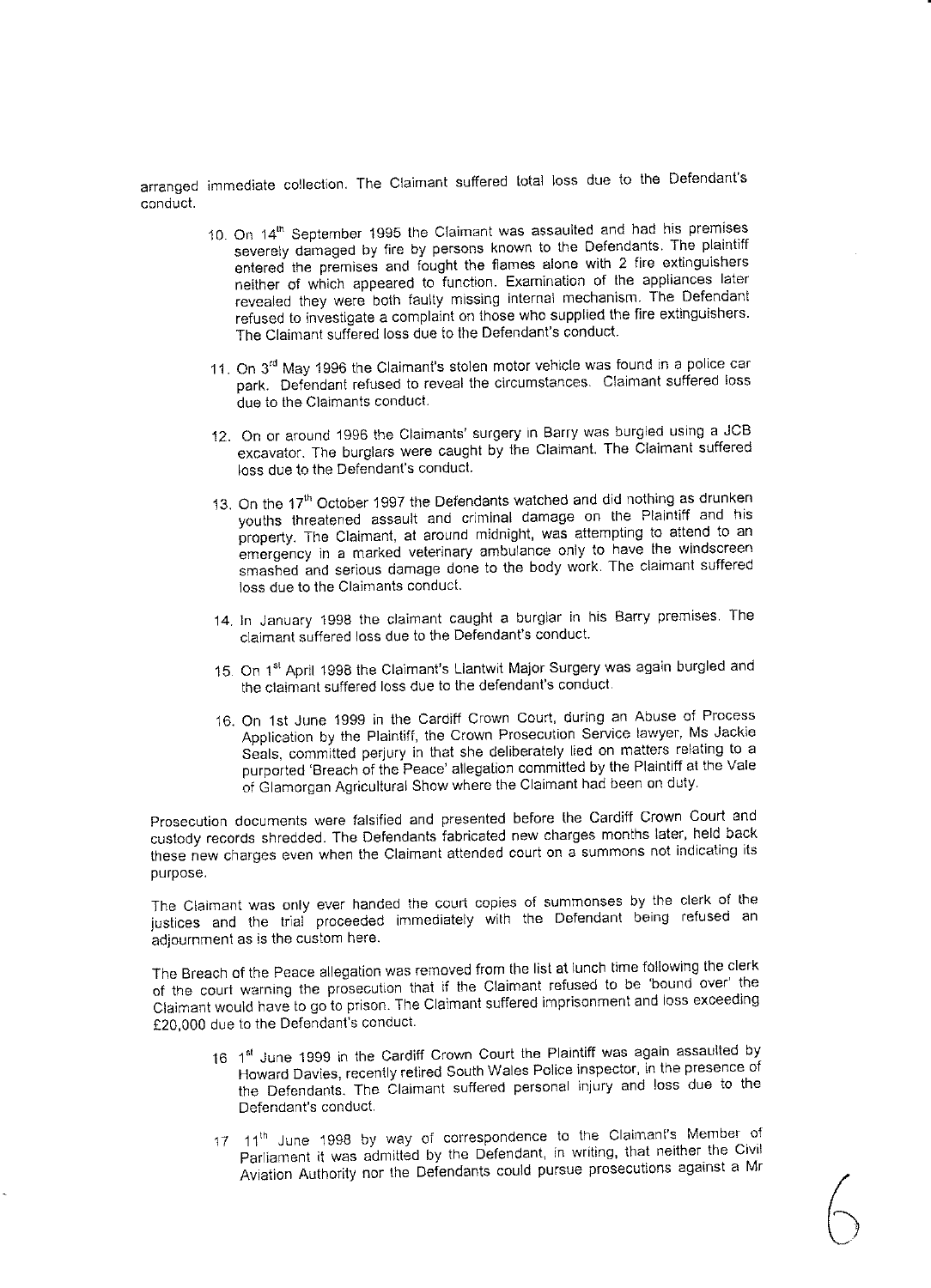instigated complaints to the RCVS in the first place but gave false evidence so often to secure criminal convictions [see Actions, BS614159, CF101741 & CF20414]

Following receipt of the compelling jury notes passed to Judge Cooke he deliberately stopped the trial only to prevent further evidence being obtained by cross examination of the conspiracy between the Defendant and the RCVS.

The Judge's conduct was unlawful.

The Defendants had a number of high ranking police officers present to keep the police commander at Barry Police station fully informed, minute by minute, the transcript reveals.

These police officers witnessed the criminal conduct of the judge, CPS and police officers on oath who were committing perjury. The Defendants witnessed themselves in the well of the court caught repeatedly signalling to their colleagues in the witness box.

The Claimant suffered loss due to the Defendants' conduct.

- 22 On 10<sup>th</sup> Nov 2000 the Claimant reported a burglary and criminal damage on his surgery premises in Barry. The Claimant suffered loss due to the Defendant's conduct.
- 23 In 2000, following the Defendant's request for the Claimant to rescue a horse at night from a flooded ravine with the assistance of the Barry Fire Brigade, despite submitting a fee note considerably less than that recommended by the British Veterinary Association at the time, the Claimant had to commence prosecution proceedings in the Petty Debts Court in order to obtain payment. The Claimant suffered loss due to the Defendant's conduct.
- 24 On 13<sup>th</sup> December 2000 in Cardiff the Claimant was arrested by the Defendants and locked up with his 3 English Springer Spaniels. No charges, no caution, no explanation causes the claimant to fear harassment with malice. The Claimant suffered loss due to the Defendant's conduct.
- 25 On 20<sup>th</sup> Dec 2000 at the Claimant's Cowbridge Road West, Cardiff surgery the Defendant refused to reveal details of a driver of a vehicle following a motor accident on the Claimant's property. The Claimant suffered loss due to the Defendant's conduct.
- 26 On the 20<sup>th</sup> Dec 2000 at the same premises as (19) a burglary and theft of drugs was dealt with by the Defendant in the usual manner. The Claimant suffered loss due to the Defendant's conduct.
- 27 In December 2000 the plaintiff's surgery, Barry Veterinary Hospital, Barry suffered theft of articles reported to the Defendant. The Claimant suffered loss due to the Defendant's conduct
- 28 On 7<sup>th</sup> January 2001 at Cold Knapp Beach, Barry the Defendant, having called the Claimant to attend 2 dogs purportedly fallen over a cliff, obtained evidence and the identity of witnesses favourable to the plaintiff but failed to disclose it. The Claimant suffered loss due to the Defendant's conduct.

The Defendants during 2001 disclosed confidential police records relating to the Claimant, some of which was incorrect and was used by the Royal College of Veterinary Surgeons in order to render the Claimant 'unfit to practice veterinary surgery'. The Claimant suffered loss exceeding £100,000.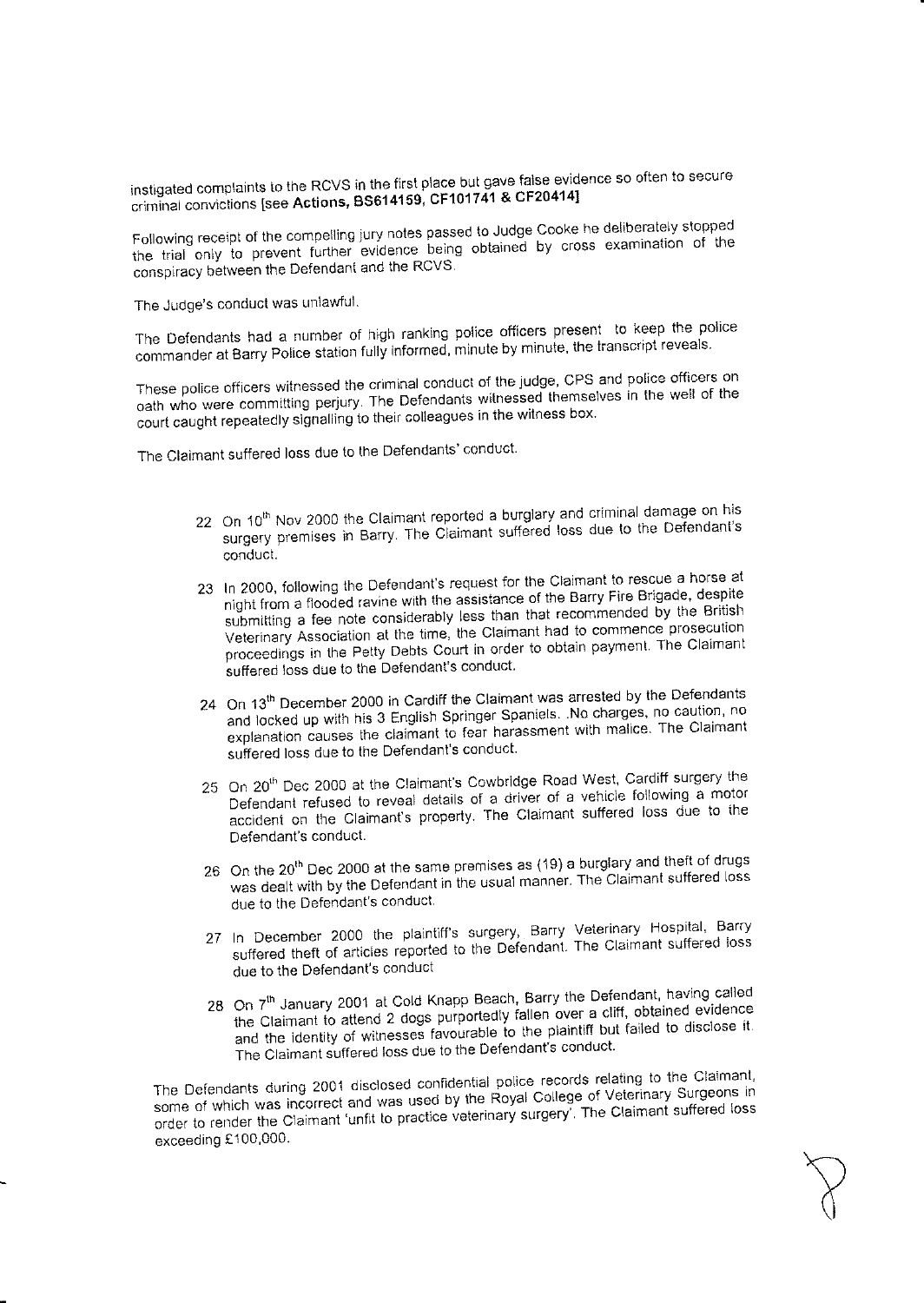The Defendants in March 2002 attended the RCVS court, contrary to a Court of Appeal Order and gave information that was manifestly false when purported to be non hostile witnesses for the Claimant. The Claimant suffered further loss due to the defendant's Conduct.

The Defendants entered into a financial contract with the Royal College of Veterinary Surgeons to be their 'client', being the only complainants of the Claimant's alleged conduct on 7<sup>th</sup> January 2001. The purpose to enter into such a clandestine contract was in order to avoid favourable Disclosure of evidence to the Claimant from either the RCVS or Defendants under their premise that all information from witnesses gathered by them [including the Claimant's own clients], concerning the RCVS allegations against the Claimant, was 'privileged'. Whether 'qualified' or 'absolute' is anybodies guess with the current state of the UK Judicial system.

In return for confidential police information, contrary to Home Office Regulations 45/87, the Royal College of Veterinary Surgeons ensured the Claimant would be refused any witnesses relating to the convictions [by using a medically unfit 'Learned Legal Assessor' for the RCVS hearings], originally obtained by the Defendants, now at risk of having convictions being overturned if the Defendants were to be subjected to giving evidence on oath, again. The convictions were necessary, however trivial, under the 1966 Veterinary surgeons Act, in order for the RCVS to render the Claimant 'unfit to practice veterinary surgery' for life.

The conduct of the RCVS, Defendants and many others that daily exploit the lucrative UK legal industry, answerable to no one, not even the taxpayer, was unlawful.

Immunity to prosecution under the purpose of a Royal Charter and oath of bias taken by every UK judge is contrary to the 1998 Human Rights Act despite all this nonsense having been ratified by her Majesty The Queen in the first place.

The welsh Crown Prosecution Service, those most culpable for perverting the course of justice, cannot therefore be co- defendants in this Action for damages.

Similarly the RCVS cannot also be joined as co-defendant. Further, the Claimant, his father and his wife would be tempting the ultimate sanction.

The Claimant and his family have suffered not inconsiderable loss and mental anguish by the 15 year conspiracy.

# Back ground to support paragraph 28.

29 By 2001 the Defendants had been made aware of the monies (5 figures) routinely donated from public funds by the Defendants to the Cardiff Animal Shelter (deceased) who were then unaccountable to the associate organisation under which whose name they were purported to operate.

By 2001 The Defendants had been made aware of the complaints directed to the RCVS by the 'Cardiff and District Veterinary Practitioner's Association' concerning the widespread animal suffering in South Wales caused by the Defendant's 'donations' of public funds to an autonomous run charity implementing a rogue policy for the neutering of animals for an area with at least a 40 mile radius to just one practice in Barry, South Wales that did not have adequate 24 hour cover.

By 2001 the Defendants had been made aware that the specific veterinary surgeon was invariably unavailable at night or on week ends using an unintelligible tape message for those members of the public requiring urgent veterinary attention. These included animals that had just under gone neutering operations by his practice.

The Defendants were therefore well aware on the day of the emergency, on Sunday 7th Jan 2001, the true state of affairs with his veterinary surgery not a mile from the beach.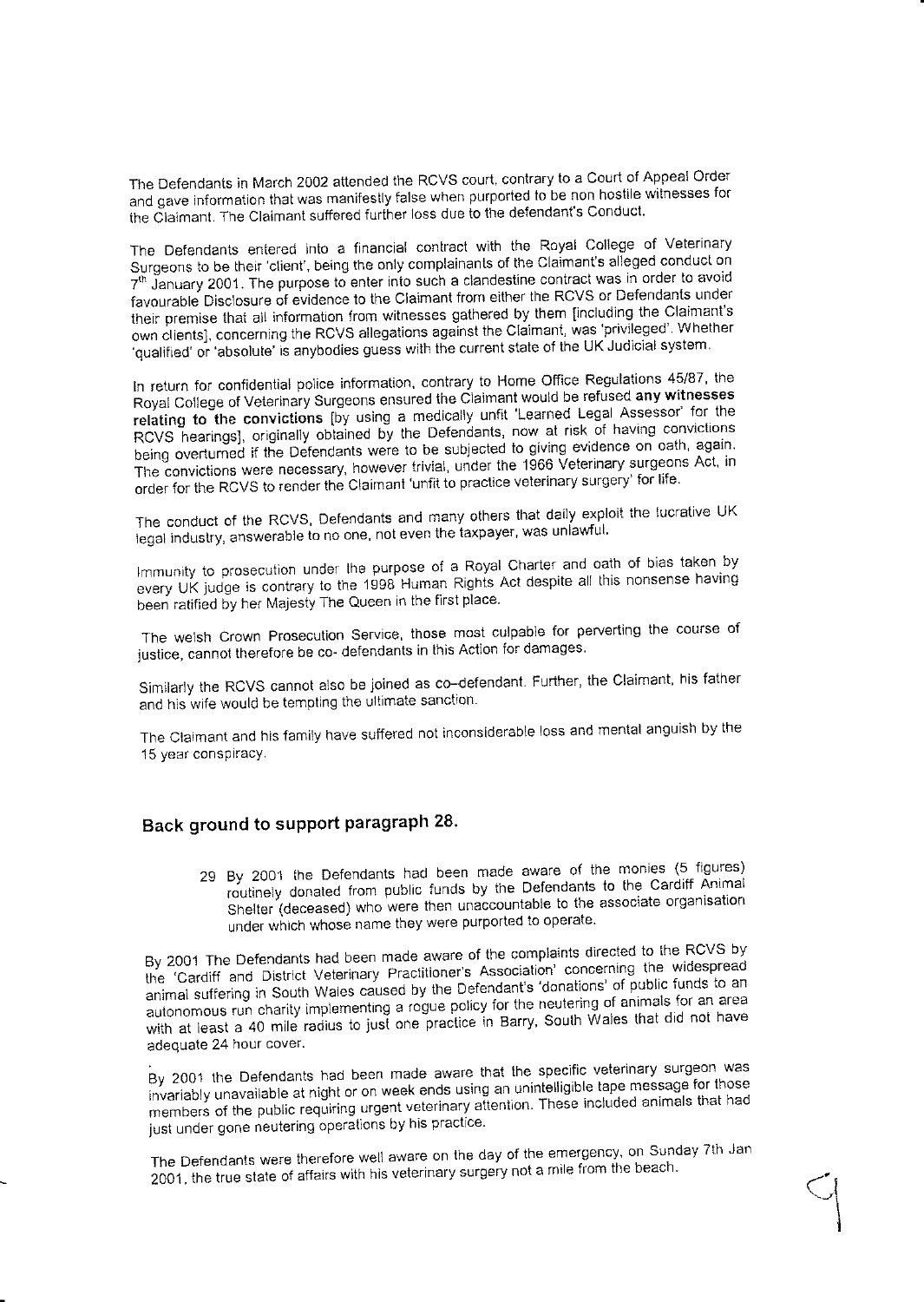The Defendant maliciously allowed hours to pass uhnecessarily before the Claimant could attend the scene.

The clinical condition of the dog was clearly indicative of criminal negligence.

lmplications on the other Barry veterinary practice were not then apparent io the Claimant as he had no way of knowing, until later, when the owner was traced, just who was responsible for the appalling state of the wretched animal.

The Defendants conspired with the RCVS lawyers to be iheir 'ctients' when they already knew the Defendants were a 'client' of the Claimant they were complaining aboul.

The Defendants knew and were negligent in being silent when the RCVS ruled that failure by the Claimant to divulge to the disciplinary committee the confidential client information regarding the 2 dogs, between veterinary surgeon and the South Wales Police, was the substantive reason for his name being removed from the reglsier.

The Defendants acled with malice by complaining to the RCVS of the faiture of the Clajmant to "dlscuss with the general public" what he confidentially found following a ctinicai examination.

Cllnical findings, witnessed by the Defendants included indications of hypothermia, <sup>a</sup> collapsed, moribund patlent having sulfered a suppuraiing lfrank pusl matignant mouth tumour the size almost of a cricket ball for some months/years. The patient was in pain and appeared to be dying. lmmediate removal of both patients to the Veterinary Hospital was paramount.

When the RCVS realised they were prosecuting the wrong veterinary surgeon they:

- '1) Falsitied eye witness statements,
- 2) Gave the Claimant false addresses of eye witnesses so they could not be traced
- 3) Withheld wilness statements
- 4) Refused all 30 odd witness summonses needed to be served on behalf of the Claimant

5) Used lheir cronies in the Court of Appeal to block them again even blocking defence witnesses not even objecting to giving evidence or requiring a witness summons

6) fabricated the Defendants, members of the public and investigators to be their 'clients' in order to block both favourable and dammjng DISCLOSURE.

30 The Defendanls were notrfied of ths unnecessary animal suffering. lt was spelt out in words of one syllable lo the Defendants and RCVS warning lhem of the obvious consequences if lhe wide spread animal suffering in the area was allowed to continue. li was taped, photographed and shorfly to go on new website, www.kirkflyingvet.com in 2008 the latter being the only medium left for citizens in the UK for any chance in obtaining that elusive sanction of established injusiice.

Further, informalion under the control of lnspeclor Collins and favourable to the Claimant was withheld from the RCVS legal proceedings despite specific requests for thal material by the claimant. The conduct was unlawful.

lnformation supplied by the Defendants and used on oath at the RCVS proceedings were known by the Defendant to have been false. Failure to correct these anomalies was unlawful.

Defendants who atlended the 2002 RCVS enquiry, posing as 'defence' witnesses, was unlawful and malicious there in order to do harm to the Claimant.

The Defendants' false information, on oalh, in both Charge A and in Charge B at lhe 2002 RCVS proceedings led io the Claimant's name being removed from the veterinary register and has been relied on by the RCVS ever since on each subsequent attempi by the Claimanl to be put back on the register. The Defendant's conduct was unlawful.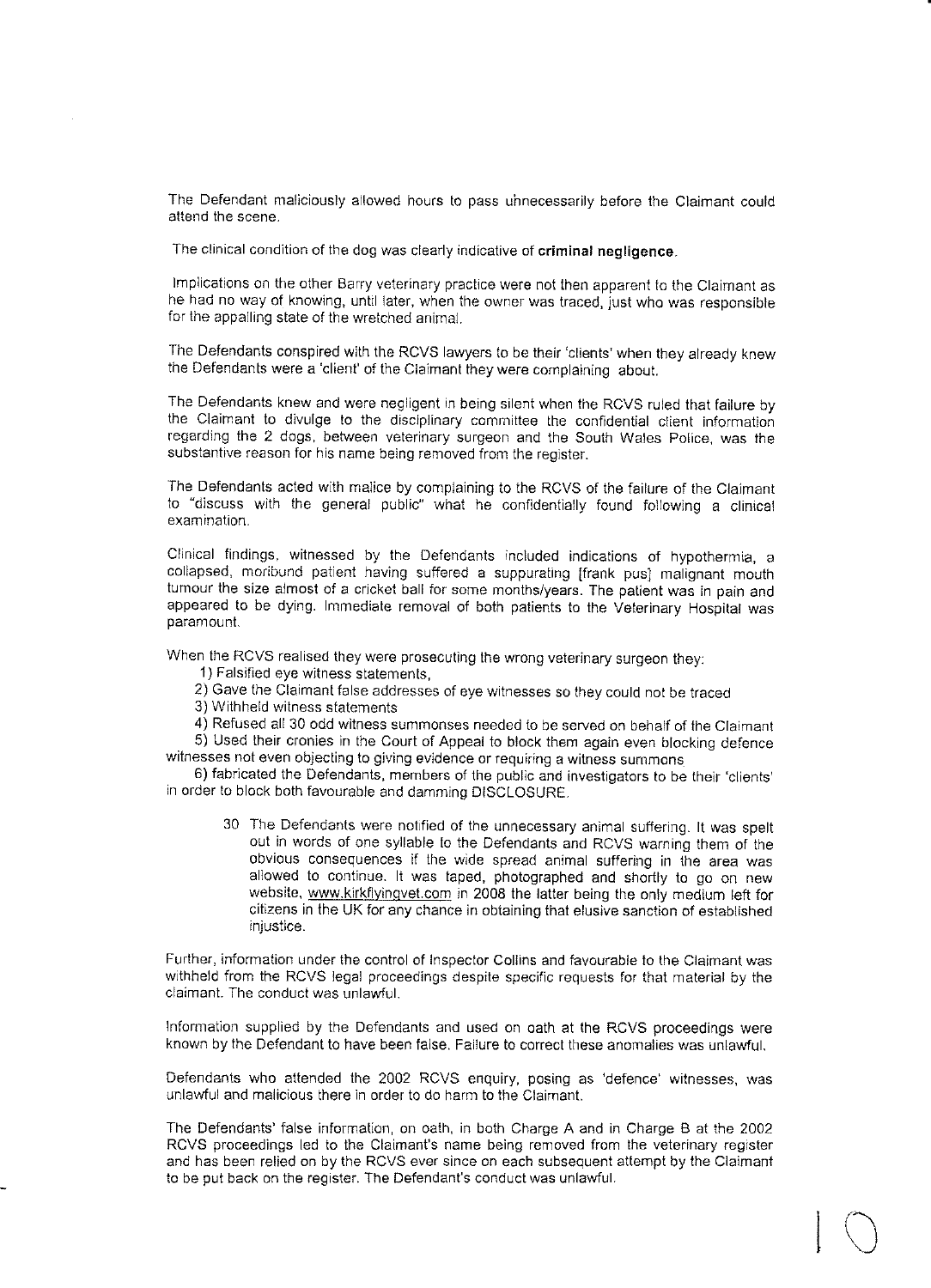The Defendants conspired with the RCVS iawyers to be their'clients'or visa versa when they knew the Defendants were a 'client' of the Claimant complained about.

Failure by the Defendants and RCVS to disclose whlch one was ihe'client', fabricated lale in order to withhold investigator's notes, eve witness accounts and the identity of witnesses favourable to the claimant, given to the 1996 Data Protection Act Information Commissioner bul not disclosed for the 2002 hearing, was unlawful.

The Defendants knew and did nothing about it when the RCVS ruled that failure by the Claimant to divulge to the disciplinary committee confidential client information, between their veterinary surgeon and them selves, without their consent was the substantive factor for his name being removed from the register for life. Their conduct was unlawful.

- 31 The Defendants knew the RCVS 'Learned Legal Assessor', Sir John Wood, retired medically unfit judge, Allison Foster QC, Geoffrey Hudson of Penningtons, solicitors and many other lawyers cited in these  $\overline{4}$  actions were thoroughly deceitful and their conduct was unlawful.
- 32 In August 2001 the Claimant reported the theft of his property in Barry and the Claimant suffered loss due to the Defendant's conduct.
- 33 In 2001 the Clairnanl was stopped on the motorway arrested and handcuffed for the theft of a motor vehicle. The claimant suftered loss due to the Defendant's conduct.
- During 2001 statements of complaint, listing more than 47 incidents of iawyers lying in court, were reported to the Defendants. The claimant suffered loss due to the Defendant's conduct.
- 35 In December 2001 17 complaints by the Claimant of perjury by others. The Claimant suFfered loss due io the Defendanl's conduct.
- The Claimanl has had been refused legal representation by over 80 law fifrns 36 specialising in police harassment cases. The Claimant suffered loss.
- 37 In 2001 the Claimant instructed solicitors for the main Particulars of Claim compounding matters not already incorporated in the 3 current actions and not necessarily eligible to Trial by Jury. The De{endants and Royal College of Veterinary Surgeons were put on notice of pending legal action as co Defendants.
- 38 During a quieter spell of police harassmenl, between 2000 and 2001, 30 or so court appearances related to whether or not he had motor vehicle insurance?

The court was told by the Claimant the Defendants had for years been playing the same old game of police harassment as their counterparts had done on him in a dilferent but equally notorious British jurisdiction, Guernsey in the Channel Islands.

There the police had succeeded in hounding the insurance agents on the island io such an extent by their telephone tapping for 2 years of the Claimant's surgery, threatening visits and phone calls to their offices that lhe Claimant was refused, it appeared, any insurance for anything!

Today, the 10 years conduct of the Defendant and the purpose in both jurisdictions is only too apparent with the Claimant remembering that soon after getting the 'message' from the 'lnsular Authority' in that feudal island his life was threatened by the local Masonic Lodge if he did not leave the island immediately.

 $\mathcal{L}$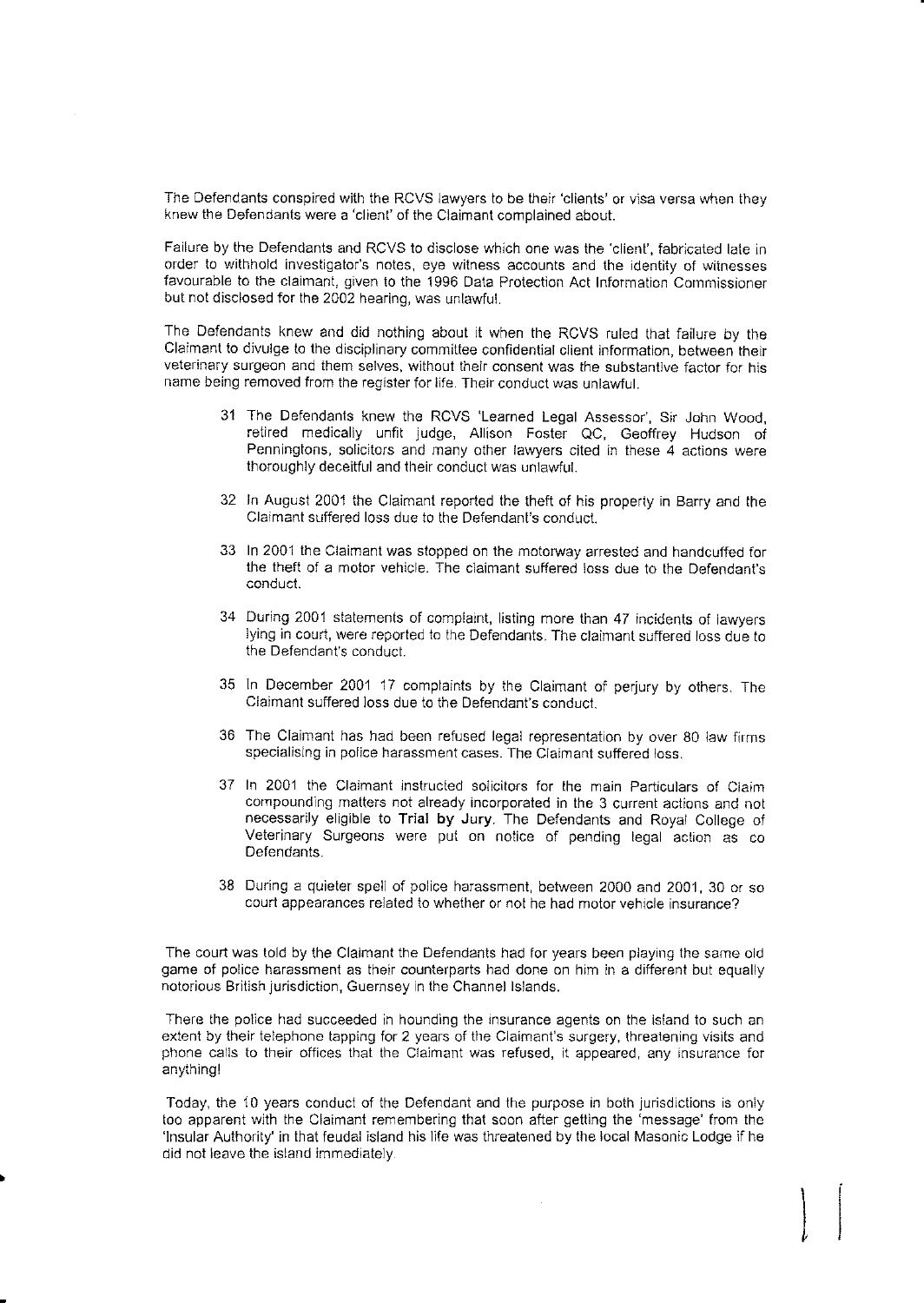The Claimant's insurers in Somerset, England, were of different stuff and lodged several official complaints of the harassment received by the Defendants.

The Claimant has been forced by ihe Defendant's harassmeni to produce perfectly valid driving documents over 40 times wilh the Defendanls knowing under the 'balance of probabilities', under siatuie law, they are always likely to be valid.

The unlawful conduct of the Defendants has made the Claimant have to change the vehicle he is seen in oflen every month, use foreign registrations, some in fictitious names with fairy tale addresses or with his favourite, in the names of famous aviators or aviatrix of vestervear.

The Claimant suffered loss due to ihe Defendant's conduct.

- 39 On the 24<sup>th</sup> July 2002 the Defendant conspired with others to arrest the Claimant in the Cardiff Civil Justice Centre in order to prevent a judgment by default against ihe Defendant, for failing to lodge his defences in time. Undue force was used causing actual bodily harm and the arrest was unlawful. The Claimant was Iater reieased from custody wiihout explanation. The Claimant suffered loss due to the Defendant's conduct.
- 40 ln 2002 ihe Claimant caught a burglar on the Veterinary Hospital, Barry premises. The Deiendanls refused to arrest, prosecute or identify the person io the Claimant. The Claimant suffered loss due to the Defendani's conduct.
- 41 In October 2002 the Complainant reported criminal damage to his Llantwit Major surgery identifying the culprit known to the defendant. The Claimant suffered loss due to the Defendant's conduct.
- 42 In October 2002 the Defendants received complaints of squatters on the Claimant's premises. The Claimant suffered loss due to the Defendant's conduct.
- 43 On 9<sup>th</sup> January 2003 the Claimant's motor vehicle was destroyed by arson. The Claimant suffered loss due to the Defendant's conduct.
- 44 On  $22^{nd}$  March 03 criminal damage exceeding £1,500 was reported to the Defendants with those responsible known to the Defendants. The Claimant suffered loss due to the Defendant's conduct.
- 45 On 07<sup>th</sup> Aug 2003 the Claimant was made to stop and produce driving documents. The Defendant sent particulars to John o Groats' police station and they have never been seen since. The claimant suffered loss due to the Defendant's conduct
- 46 On 9<sup>th</sup> September 2003 the Claimant caught a burglar in his Cardiff surgery premises. The claimant suffered loss due to the Defendani's conduct.
- 47 Between 2003 and 2005 the Claimant laid statements of complaint of perjury and perversion of justice by the RCVS before the Judicial Committee of the Privy Council committed in 7 separate hearings in Downing Street. Information was sent to both the Metropolitan Police Force and the Defendants for appropriate action. The Claimant suffered loss due to the Defendant's conduct.
- 48 In 2005 and again in 2006 the Claimant comptained to the Defendant that the clerk to Mr Justice Andrew Collins, Manager of the Royal Courts of Justice's Administrative Court, during the Claimant's appeal for his Lordships' handed down 26<sup>th</sup>January 2005 Extended Civil Restraint Order (ECRO) was unlawful.

 $\begin{pmatrix} 1 \\ 1 \end{pmatrix}$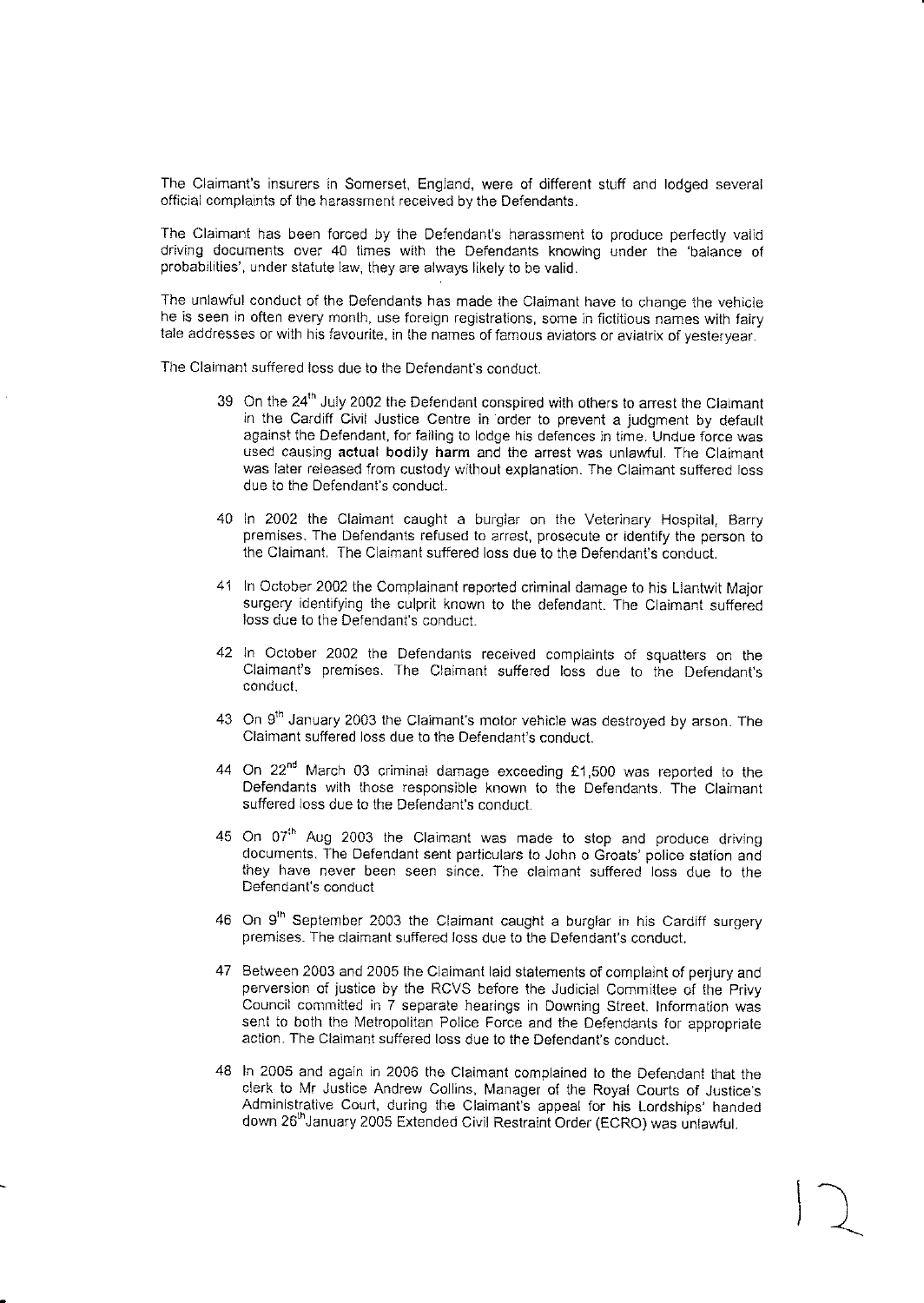The Clerk denied his Lordship had written to the Claimant direct, failed to inform the Court of Appeal that his Lordship had written direct to the Claimant but within the statutory time to the Claimant for the ECRO to be subjected to an appeal.

His Lordship asked the Claimant for evidence that Mr Gary Flather QC had in fact direcied the RCVS lo disclose (see paragraph 2B). The RCVS transcript was sent by return of post. The Claimant suffered loss due to the Defendant's conduct.

- 49 Mr Patrick Cullinane Esq., supported by transcripts and statements of complaint directed to the Defendants, witnessed and will confirm Mr Justice McComb, Mr Andrew Collins and at least 2 RCVS hearings, for 'disclosure' for this Claim and reinstatement to 'practice veterinary surgery' were conducted with criminal intent to abuse due process. All disregarded the files lodged as they had scribbled on them, from the orders of the HM Attorney General's Office, '.Maurice John Kirk - Potential Litigant'. The Claimant suffefed loss due to the Defendant's conduct.
- 50 In 2006 lhe Defendant was informed the Registrar of the Judicial Committee of the Privy Council refused severai times to refer the Claimant's Humble peiitions to Her Majesty to the courl as it outlined the proof of tho conspiracy between the Defendant's and the RCVS. On one occasion a court application, special delivery from Brittany, France, was returned unopened to ihe recipient, The Registrar, un aware of its content with only the name of the sender of the parcel. The Claimant suffered loss due to the Defendant's conduct.
- 51 Between october and November 2006 the Deiendani, despite receipt of previous complaint of illegal trespass, threats of violence and criminal damage, failed to prevent persons known to the Defendant to inflict further damage and theft at his old surgery in Grand Avenue, Ely, Cardiff. The Defendants stood and watched the wielding of the sledge hammer. The Claimant suffered loss, exceeding £15,000, due to the Defendant's conduct.
- 52 In 2007 the Defendant was asked by the Claimant to investigate the criminal conduct caught on both tape and camera of the RCVS lawyers ouflined in a letter of complaint, recorded delivery, to Cannon Street Police Station, London. The iatter refused service of said information. The Claimant suffered loss due lo the Defendant's conduct.
- 53 On the 12'" October 2007 the Defendant refused to investiqate the destruction or deliberate loss of court files lodged at the Cardiff Civit Jusiicc Centre. The court admitted there had been 5 boxes but with the Attorney General's intervention years earlier and with the Treasury Solicitor sending all these files for Actions, BS614159, CF101741 & CF20414 to 'interested parties', as the internal memo put it, the court were down to one box. This was confirmed by a sequance of photographs within the confines of the HM court building, taped personally by the Claimant in open court and further confirmed by court correspondence.
- 54 On 12<sup>th</sup> October 2007 Fire broke out in the Cardiff Civil Justice Centre, apparently, as the Claimant was leaving and if it had not been for the quick arrival of a number of fire appliances the last and lonely box of the Claimant may have also been destroyed.
- 55 On the 12<sup>th</sup> October 2007 the Defendants refused at Cardiff Central police station to accept a 9 page statement of complaint headed, Abuse of Process or take a slatement relating io the ongoing illegal activity wiihir the UK judiciary. The Defendant refused to secure, for safe keeping, the lonely box in the Cardiff Justice Cenlre. The Claimant suffered loss due to ihe Defendant's conduct.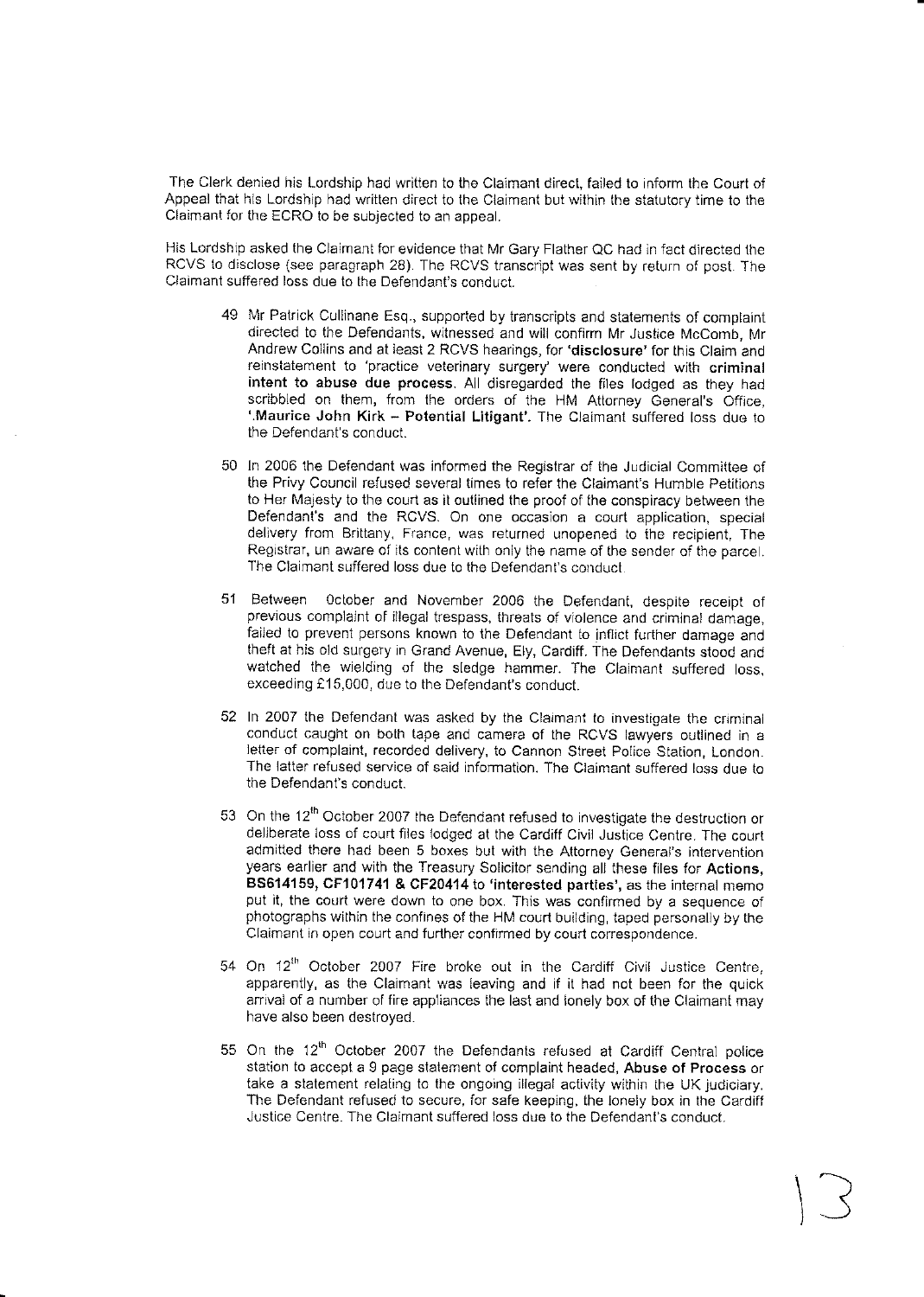56 The Claimant at the RCVS court, 62, Horseferry Road London, on both  $7<sup>th</sup>$ November 2005 & 6'" October 2006 arranged for the Defendants to witness, first hand, the 'Abuse of Process' and further proof of a conspiracy,



- 57 On 18<sup>th</sup> January 2007 The Claimant was placed in police custody overnight following orders from the Barry Magistrates:
- 1) Quashing a conviction that the RCVS used in 2002 rendering him 'unfit to practice veterinary surgery' [On the 7<sup>th</sup> September 1997 the Claimant failed to present his valid motor insurance to the correct police station].
- 2) The Claimant was to serve a term of imprisonment if he did not pay the fines and CPS costs outstanding since 1996.

The Claimant offered the Defendant payment in full in order to be feleased from custody.

58 He offered UK cash, credit cards, business and private cheque books even a few Furos thrown in or his wife could bring the cash ihat night. These forms of payment and application for his wife to pay at the gate before being transferred to Cardiff prison in the morning were all refused. The Claimant suffered loss due to the Defendant's conduct.

 $\frac{1}{2}$ 

.Mr Justice Collins later refused the service of Claim Form N1 (CPR part 7) containing similar allegations on the Secretary o{ State for the Home Office, his lordship using his Extended Civil Restraint Order due to expire on the 26<sup>th</sup> January 2008.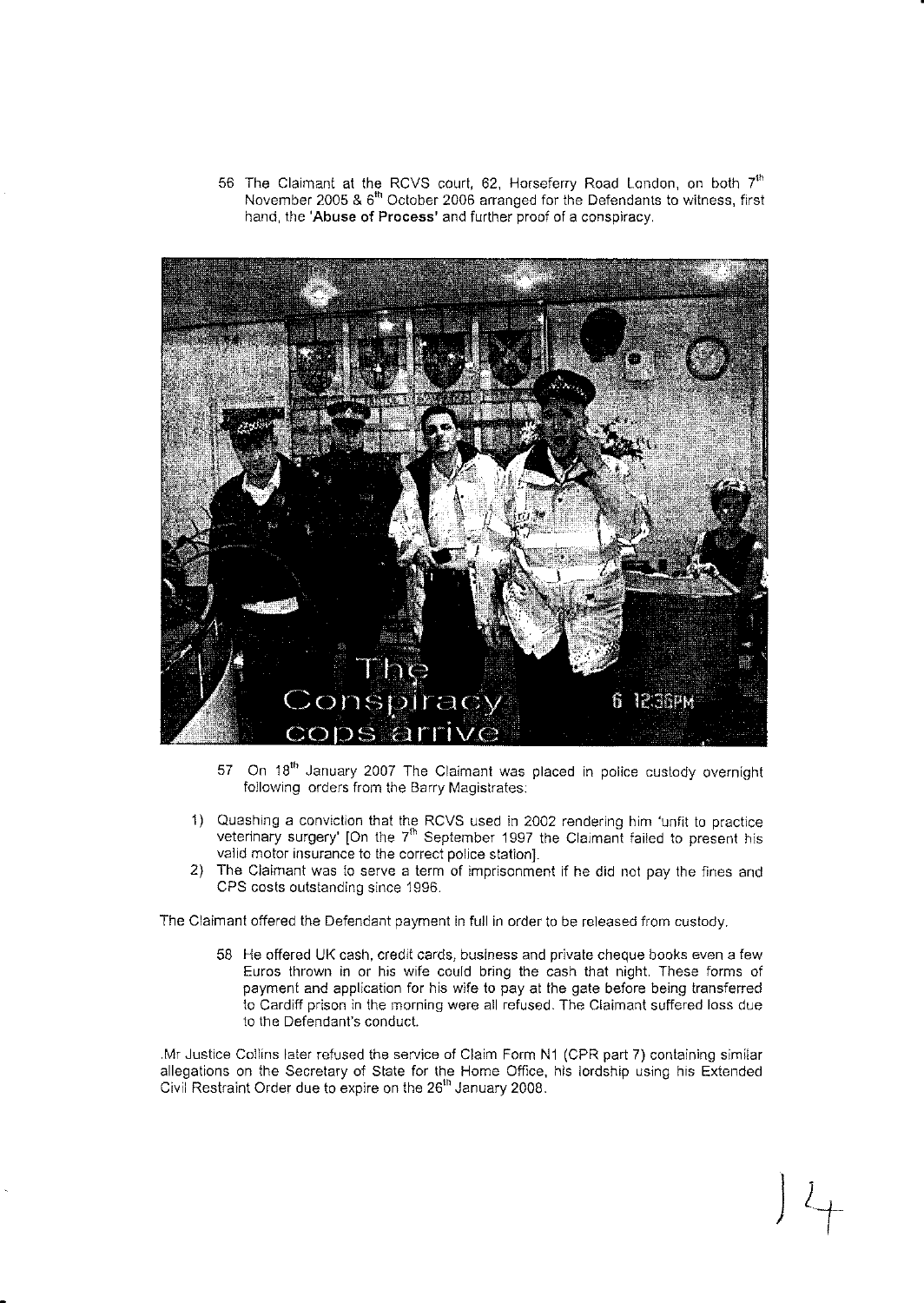- 59 Some other thefts, burglaries, acts of arson, personal injury and criminal damage suffered by the claimant in the 10 years are referred to in some of the following Crime Reference numbers:
- 
- 1. 12996/93<br>2. DA/2134/93 2. DA/2134/93<br>3. E/6284/93
- 
- $4. 2124/93$
- 5. EA/00/9637
- 6. Ea/00/9516
- 7. CA/00/28310
- 8. EA/251/051200<br>9. EA/00/9703
- 10. CA/0027437r
- 11. EA/01/7170
- 12. EN9917990
- 13. EA/99/9058
- 14. EAl99/7990
- 15. EA/98/2816
- 16. EA/98/5720
- 17. EA/98/5403
- 18. LAJ9B/736
- 19. DA/97/10941
- 20. DA/97/10071
- 21. DA/97/7596
- 22. EA/97/2130
- 23. EA/97/2450
- 24. DN97/6474 25. EA/96/5731
- 26. DN94112521
- 27. DA/94/12740
- 28. EA/97/5304
- 29. EN97/3319
- 30. EA/97/2450
- 31. EA/97/2130
- 32. EA/96/7162
- 33. EAl96/1883
- 34. EA/95/6841
- 35. EA/94/12996
- 36. E/8126/93
- 37, DA/94/2030
- 38. EA/94/1617 39. DA/94/2372
- 40. DA/94/2085
- 41. EA/94/1617

This lisl is NOT exhaustive due to the Defendant's apparent inability to disclose incidenls reported wilhout crime reference numbers. The Claimant su{fered loss due to the Defendant's conduct.

ALL support evidence of a pattern ot conduci by the Defendant's fajlure to properly investigate crime during the time the Claimant had to spend in welsh law courls and prison cells to quash 130 malicious criminal charges brought by the South Wales Constabulary.

r--f

60 Failed Disclosure with intent to deceive and delay.